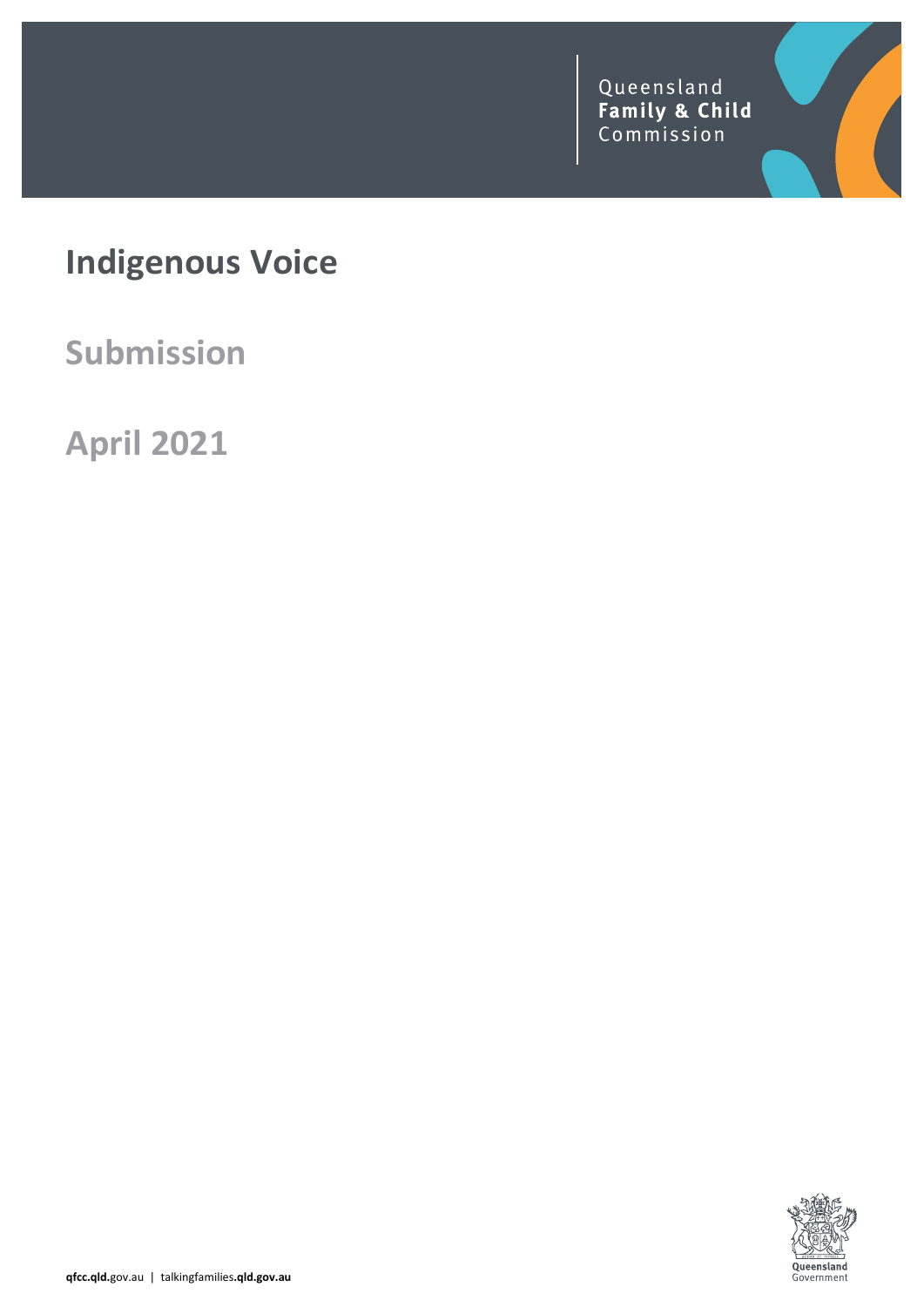

## **Contents**

| Empowering Aboriginal and Torres Strait Islander children and young people  Error! Bookmark not defined. |  |
|----------------------------------------------------------------------------------------------------------|--|

### **Acknowledgement**

The Queensland Family and Child Commission (QFCC) acknowledges Aboriginal and Torres Strait Islander peoples as the Traditional Custodians across the lands, seas and skies on which we walk, live and work upon.

We recognise Aboriginal and Torres Strait Islander people as two unique peoples, with their own rich and distinct cultures, strengths and knowledge. We celebrate the diversity of Aboriginal and Torres Strait Islander cultures across Queensland and pay our respects to their Elders past, present and emerging.

**Queensland Family and Child Commission** PO Box 15217 Brisbane City East QLD 4002 [qfcc.qld.gov.au](http://qfcc.qld.gov.au/)

**For any information about this submission please contact** Manager, Policy and Advocacy Leadership Email: [policy@qfcc.qld.gov.au](mailto:policy@qfcc.qld.gov.au) Phone: 07 3900 6000

**Reference:** F21/241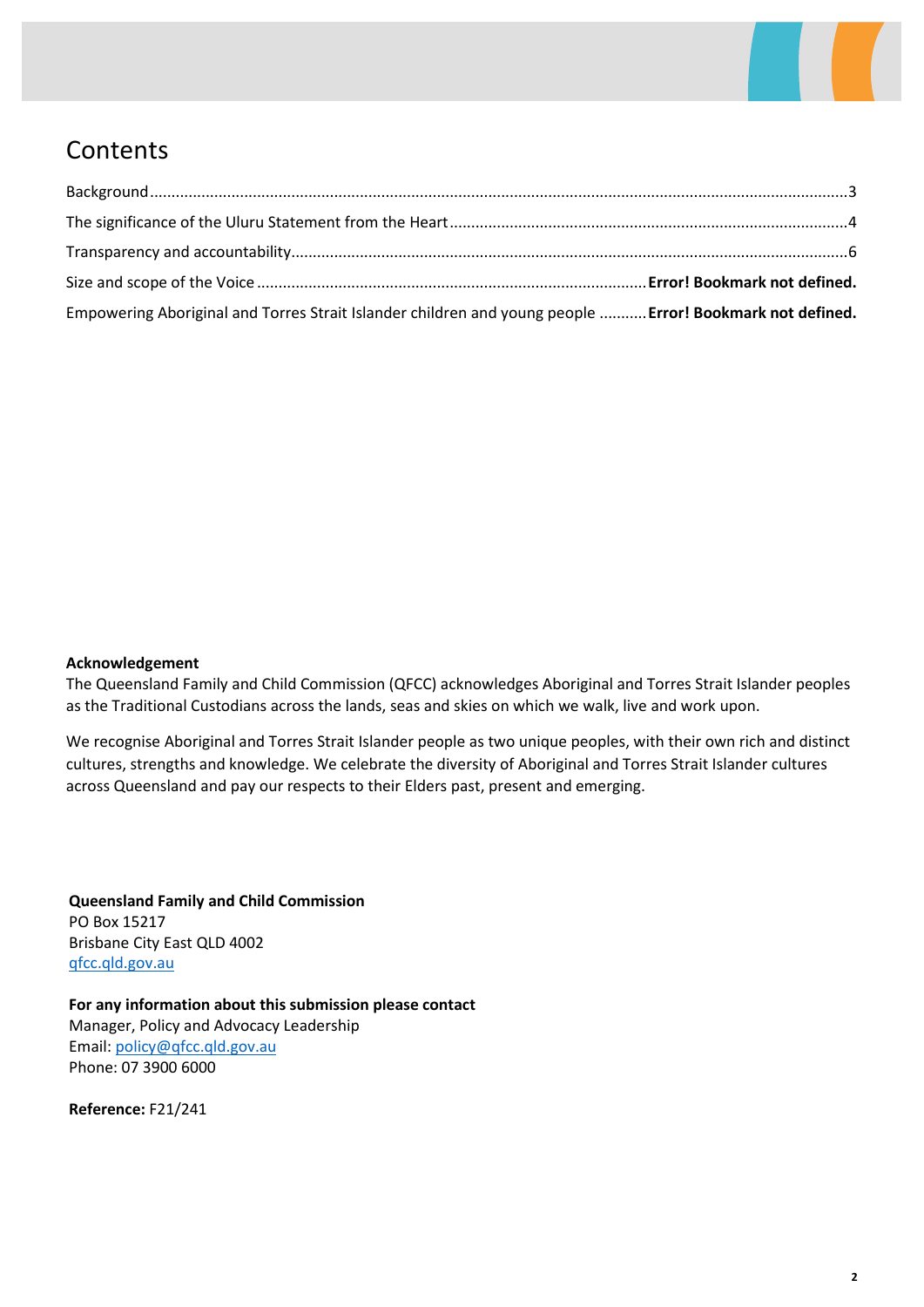## <span id="page-2-0"></span>Background

The Queensland Family and Child Commission (QFCC) is pleased to provide a submission to the *Indigenous Voice – Discussion Paper*.

The QFCC works collaboratively to influence change so Queensland is a safe place where children, young people and their families thrive in supportive communities.

The QFCC seeks to give practical effect to the rights of children and young people in Queensland. Under the *Family and Child Commission Act 2014* the QFCC is responsible for promoting the safety, wellbeing and best interests of children and young people.<sup>[1](#page-2-1)</sup> This includes the promotion of children's rights including the rights that are unique to Aboriginal and Torres Strait Islander children.

We recognise that these lands have raised generations of strong, thriving Aboriginal and Torres Strait Islander children for more than 60,000 years. We are committed to continually recognising the power and wisdom of Aboriginal and Torres Strait Islander families and their cultures, and the important role they play within our community.

In addition, we recognise the dedication and hope of all those involved in the Uluru Statement from the Heart process and acknowledges the wisdom they have in managing their own affairs and providing solutions for their communities.

The QFCC acknowledges that legislation, policy and service delivery has traditionally excluded Aboriginal and Torres Strait Islander voices and the impacts of this cannot be understated. The inclusion of an Indigenous Voice both at a Local and Regional, and a National Level, that allows Aboriginal and Torres Strait Islander to have a say in their own affairs is a crucial step to addressing the disparity and trauma in Aboriginal and Torres Strait Islander communities.

True partnership with Aboriginal and Torres Strait Islander peoples will be important in the design of the Indigenous Voice. Children and young people should also be included at every step, so they can participate in the establishment of a Voice that will help them have their say on decisions that affect them.

<span id="page-2-1"></span> <sup>1</sup> *Family and Child Commission Act <sup>2014</sup>* (Qld), s. 4.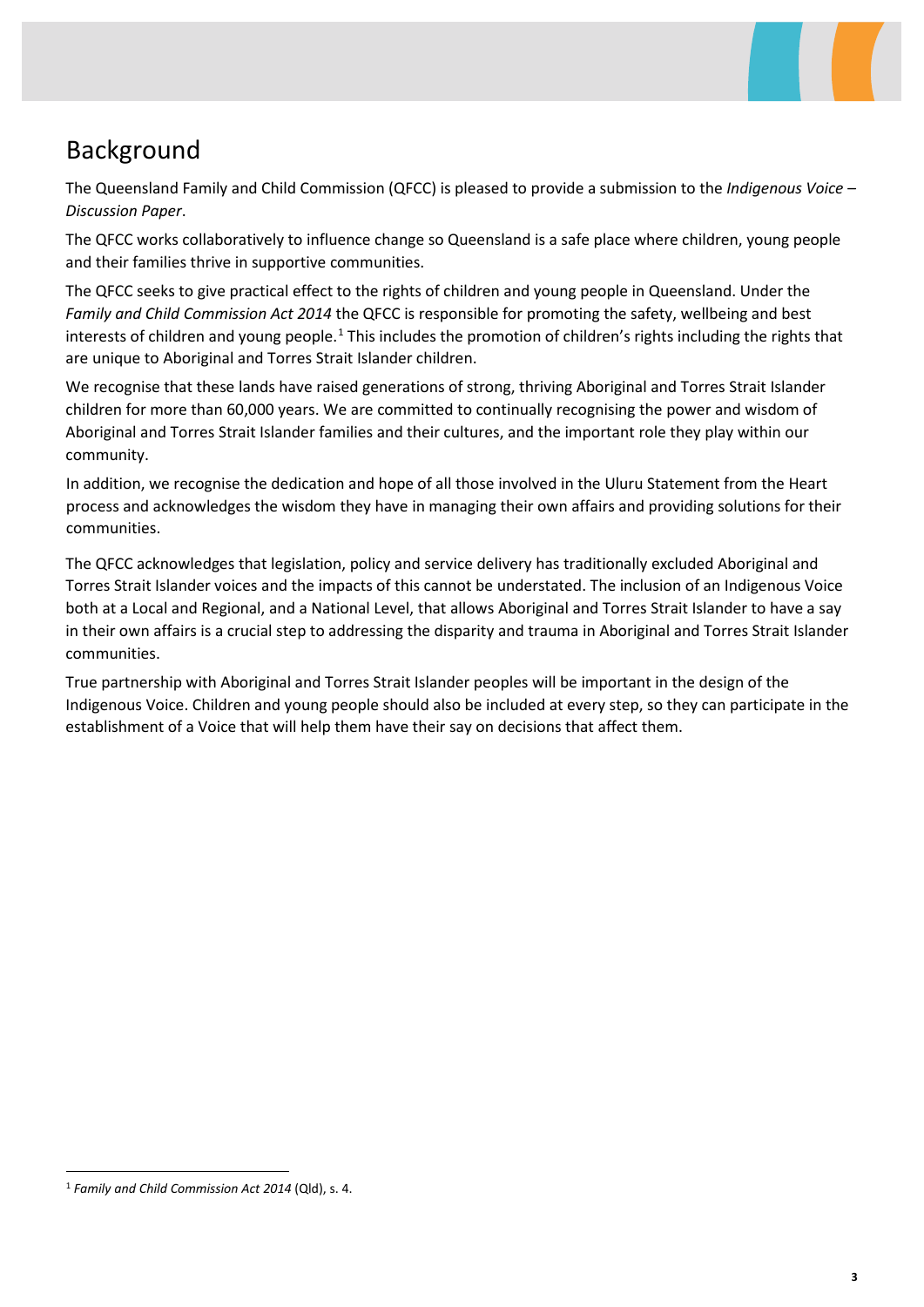

## <span id="page-3-0"></span>The significance of the Uluru Statement from the Heart

### **Summary**

- The design of the model of an Indigenous Voice should take into full consideration the views and aspirations of Aboriginal and Torres Strait Islander people as expressed in the Uluru Statement from the Heart.
- The Indigenous Voice should advocate, and drive accountability, for the rights of Aboriginal and Torres Strait Islander children and young people.
- The QFCC would support constitutional enshrinement of the Voice to make sure it is a permanent, trusted mechanism for participation in decision-making.

The QFCC acknowledges the significance of the Uluru Statement from the Heart.

In May 2017, 250 Aboriginal and Torres Strait Islander leaders gathered to present the Uluru Statement from the Heart (the Uluru Statement) to the Australian public. The Uluru Statement calls for a First Nations Voice to Parliament enshrined in the Australian Constitution, a Makarrata Commission<sup>[2](#page-3-1)</sup> to supervise a process of agreement-making with Australian governments and to also oversee a process of truth-telling about Australia's history and colonisation.

The rights, safety and wellbeing of children and young people are at the heart of the Uluru Statement, which states:

We seek constitutional reforms to empower our people and take a *rightful place* in our own country. When we have power over our destiny our children will flourish. They will walk in two worlds and their culture will be a gift to their country.[3](#page-3-2)

The Uluru Statement from the Heart acknowledges the 'powerlessness' Aboriginal and Torres Strait Islander communities feel, and the devastating position First Nations children find themselves in:

Our children are aliened from their families at unprecedented rates. This cannot be because we have no love for them. And our youth languish in detention in obscene numbers. They should be our hope for the future.<sup>[4](#page-3-3)</sup>

The ongoing impacts of colonisation and discriminatory laws and policies continue to disadvantage Aboriginal and Torres Strait Islander people. This has contributed to Aboriginal and Torres Strait Islander people being the most incarcerated people on the earth,<sup>5</sup> Aboriginal and Torres Strait Islander children being taken from their families

<span id="page-3-1"></span><sup>&</sup>lt;sup>2</sup> Makaratta is a concept from the Yolngu people of Arnhem Land, it means coming together after a struggle to heal. It has been used as an alternative term to treaty.

<span id="page-3-2"></span><sup>3</sup> Referendum Council 2017, *Uluru Statement from the Heart* (Statement, First Nations National Constitutional Convention, 26 May), [https://ulurustatement.org/the-statement,](https://ulurustatement.org/the-statement) accessed 28 April 2021.

<span id="page-3-3"></span><sup>4</sup> Referendum Council 2017, *Uluru Statement from the Heart* (Statement, First Nations National Constitutional Convention, 26 May), [https://ulurustatement.org/the-statement,](https://ulurustatement.org/the-statement) accessed 28 April 2021.

<span id="page-3-4"></span><sup>5</sup> Anthony T & Baldry A 2017, 'FactCheck Q&A: are Indigenous Australians the most incarcerated people on Earth?', *The Conversation,* [https://theconversation.com/factcheck-qanda-are-indigenous-australians-the-most-incarcerated-people-on-earth-78528,](https://theconversation.com/factcheck-qanda-are-indigenous-australians-the-most-incarcerated-people-on-earth-78528) accessed 27 April 2021.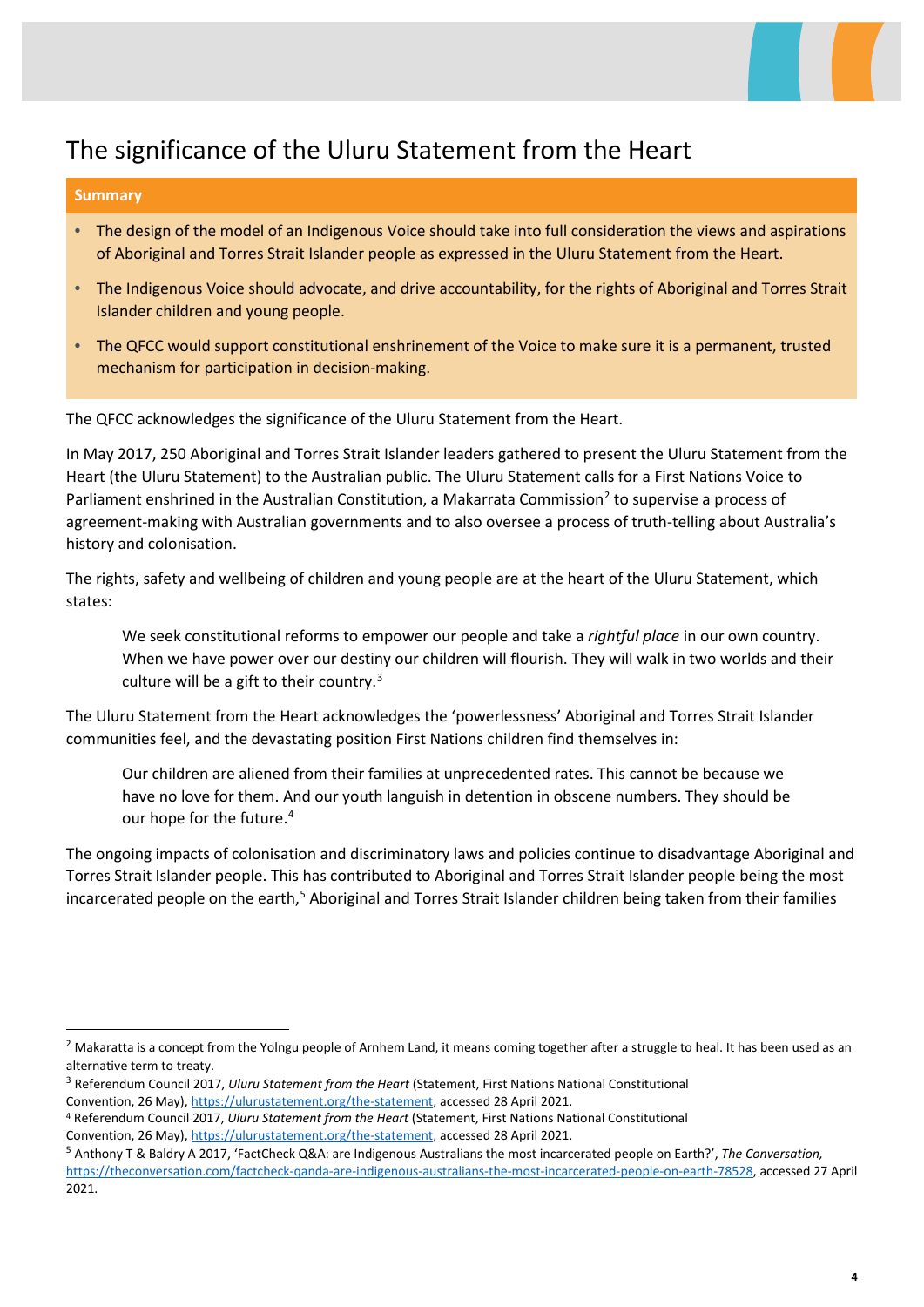

and communities in excessive numbers,<sup>[6](#page-4-0)</sup> and Aboriginal and Torres Strait Islander people dying years before their white counterparts.<sup>[7](#page-4-1)</sup>

The Uluru Statement seeks to empower Aboriginal and Torres Strait Islander families and communities and provides a clear pathway to achieving structural reform for Aboriginal and Torres Strait Islander communities.

The QFCC supports an Indigenous Voice being enshrined in the Australian Constitution, as put forward by the Uluru Statement. Constitutional enshrinement of the Voice will ensure it cannot be diluted or removed by a future Parliament. It would make the Voice a permanent structure, increasing community trust in its value and purpose.

The QFCC recognises that all three elements of reform sought from the Uluru Statement – Voice, Treaty and Truth – are crucial to alleviating the trauma and disadvantage still felt by Aboriginal and Torres Strait Islander communities across Australia.

<span id="page-4-0"></span> <sup>6</sup> SNAICC – National Voice for our Children, the Family Matters campaign, University of Melbourne, Griffith University and Monash University, 2020, *The Family Matters Report 2020 – Measuring Trends to Turn the Tide on the Over-Representation of Aboriginal and Torres Strait islander Children in Out-of-home Care in Australia*[, https://www.familymatters.org.au/the-family-matters-report-2020/,](https://www.familymatters.org.au/the-family-matters-report-2020/) accessed 21 April 2021.

<span id="page-4-1"></span><sup>7</sup> Australian Institute of Health and Welfare 2020. *Deaths in Australia*. Cat. no. PHE 229. Canberra: AIHW. [https://www.aihw.gov.au/reports/life-expectancy-death/deaths-in-australia,](https://www.aihw.gov.au/reports/life-expectancy-death/deaths-in-australia) accessed 21 April 2021.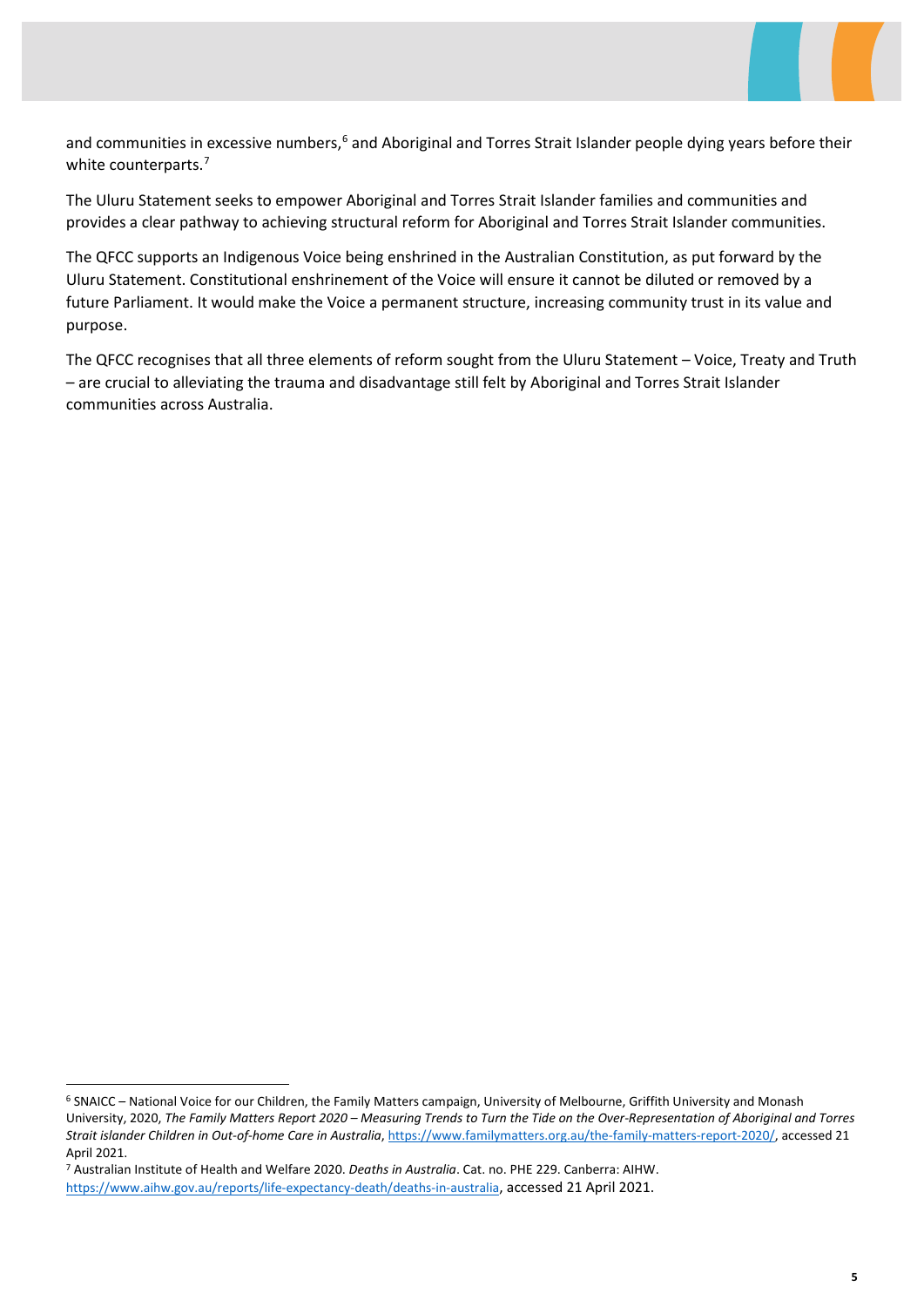## <span id="page-5-0"></span>Empowering Aboriginal and Torres Strait Islander children and young people

### **Summary**

• Local and Regional Voices, and the National Voice, should be designed to encourage participation of children and young people.

Statistically, Aboriginal and Torres Strait Islander peoples are younger than non-Indigenous Australians. At the time of the 2016 Census, more than half of Aboriginal and Torres Strait Islander people were under the age of 25.[8](#page-5-1) For this reason, it is particularly important to make sure the Voice is established with the structure and capacity to hear from Aboriginal and Torres Strait Islander children and young people, and represent their views to all levels of government.

Article 12 of the United Nations *Convention on the Rights of the Child* explicitly calls for children to be able to participate in decisions that affect them.<sup>[9](#page-5-2)</sup> The proposed Voice should serve as a robust platform to make sure Aboriginal and Torres Strait Islander children are heard by governments at all levels on policies and practices that affect their lives.

Government policy has a significant impact on children and young people, who have distinct rights, needs and interests. However, children are often excluded from participating in the decision-making process. The Voice proposal calls for a permanent youth advisory group to provide advice to the National Voice. While this is a positive step, there may be opportunities to expand on this to make sure the voices of children and young people are heard fully.

Young people should be represented as full members of the National Voice, and the Local and Regional Voices where practicable, and the structures for selecting members on each Voice should be designed to encourage youth participation. There may be value in considering setting the minimum age for participation lower than the current voting age of 18 years.

Children under the set minimum age should also be regularly and meaningfully engaged in the work of the Local, Regional and National Voices, whether through the youth advisory group or through other engagement activities. The youth advisory group should be established to hear from children and young people across the broad range of rural and remote, regional and urban areas. Advisory groups and engagement strategies should be established for Local and Regional Voices, as well as the National Voice, to make sure children and young people have opportunities to participate at all levels.

In particular, the Voice should seek participation from children and young people with direct experiences of the impact of government policy, including experience with the child protection and youth justice systems. The rights, safety and wellbeing of these children should be a priority for every Voice, so each Voice can be a strong advocate for children's rights at a local, state and national level.

<span id="page-5-2"></span><span id="page-5-1"></span> <sup>8</sup> Australian Bureau of Statistics 2017, *Census of Population and Housing: Reflecting Australia – Stories from the Census, 2016*, cat 2071.0. <sup>9</sup> United Nations Office of the High Commissioner 1989, *Convention on the Rights of the Child*, resolution 44/25, [https://www.ohchr.org/en/professionalinterest/pages/crc.aspx,](https://www.ohchr.org/en/professionalinterest/pages/crc.aspx) accessed 27 April 2021.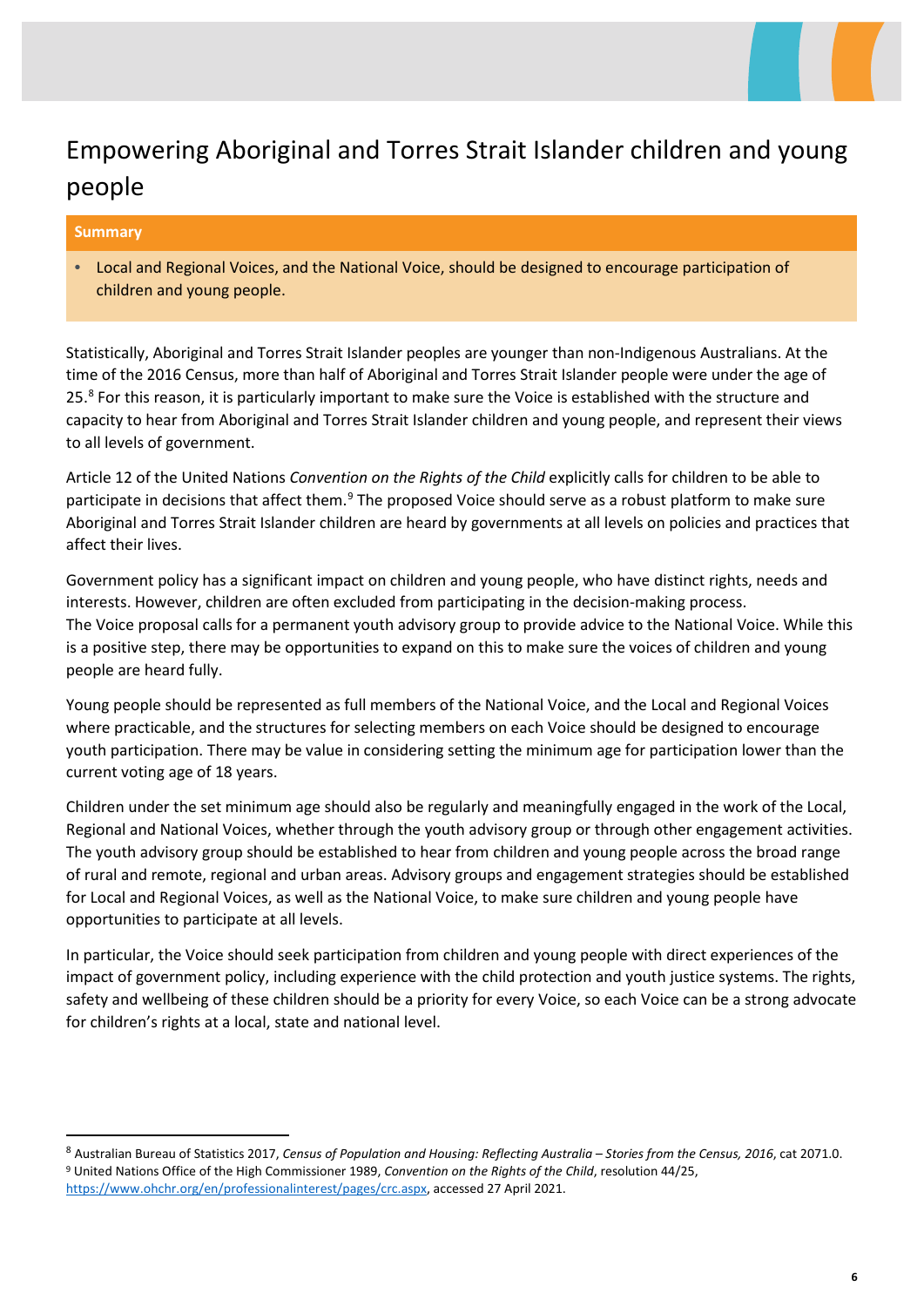## Size and scope of the Voice

### **Summary**

• The size and scope of Local and Regional Voices should build on existing structures and be designed in partnership with Aboriginal and Torres Strait Islander peoples to properly represent the views of children, families and communities.

The QFCC supports the proposal to create Local and Regional Voices as well as a National Voice. Local and Regional Voices have the potential to provide opportunities for children and young people, families and communities to participate in government decision-making. They can connect people to governments at the local, state and national level and represent the community's views on the impact of policy on children's rights, safety and wellbeing.

The Local and Regional Voices could also play an important role in connecting communities to services provided by governments in their area. When working well, they could help to foster trust and understanding between communities and the governments that serve them and provide an opportunity for community members, including children and young people, to gain experience with government and advocacy that could lead to further opportunities to participate in the political system at all levels.

The QFCC agrees with the view that Local and Regional Voice arrangements should build on existing structures that are already working well. In that context, there may be some concern about the stated range of 25 to 35 regions. This will create a new set of regional divisions across Australia, which may not relate to existing state, local and community boundaries. They will not necessarily overlap with the traditional lands of Aboriginal and Torres Strait Islander peoples. Some of these new regions may incorporate more than one distinct community of interest with different needs and support requirements.<sup>[10](#page-6-0)</sup>

To be successful, the Local and Regional Voices would need broad and consistent support, resources and training to build their capability to take on the relevant responsibilities of the Voice. Each Voice would need to be a trusted community institution and be seen to offer true community representation.

In the model presented, there is a risk that large Regional Voices may be required to present or adjudicate between contrasting views across different distinct communities. This could limit their effectiveness in working with governments and providing advice to the National Voice.

The size and scope of these Local and Regional Voices needs to be considered to make sure they can be truly representative. A review of existing community structures may help to identify the best size and scope for true representation.

<span id="page-6-0"></span> <sup>10</sup> Phillips DW & Montellow DR 2017, 'Defining the community of interest as thematic and cognitive regions', *Political Geography,* Vol. 61, pp. 31-45.